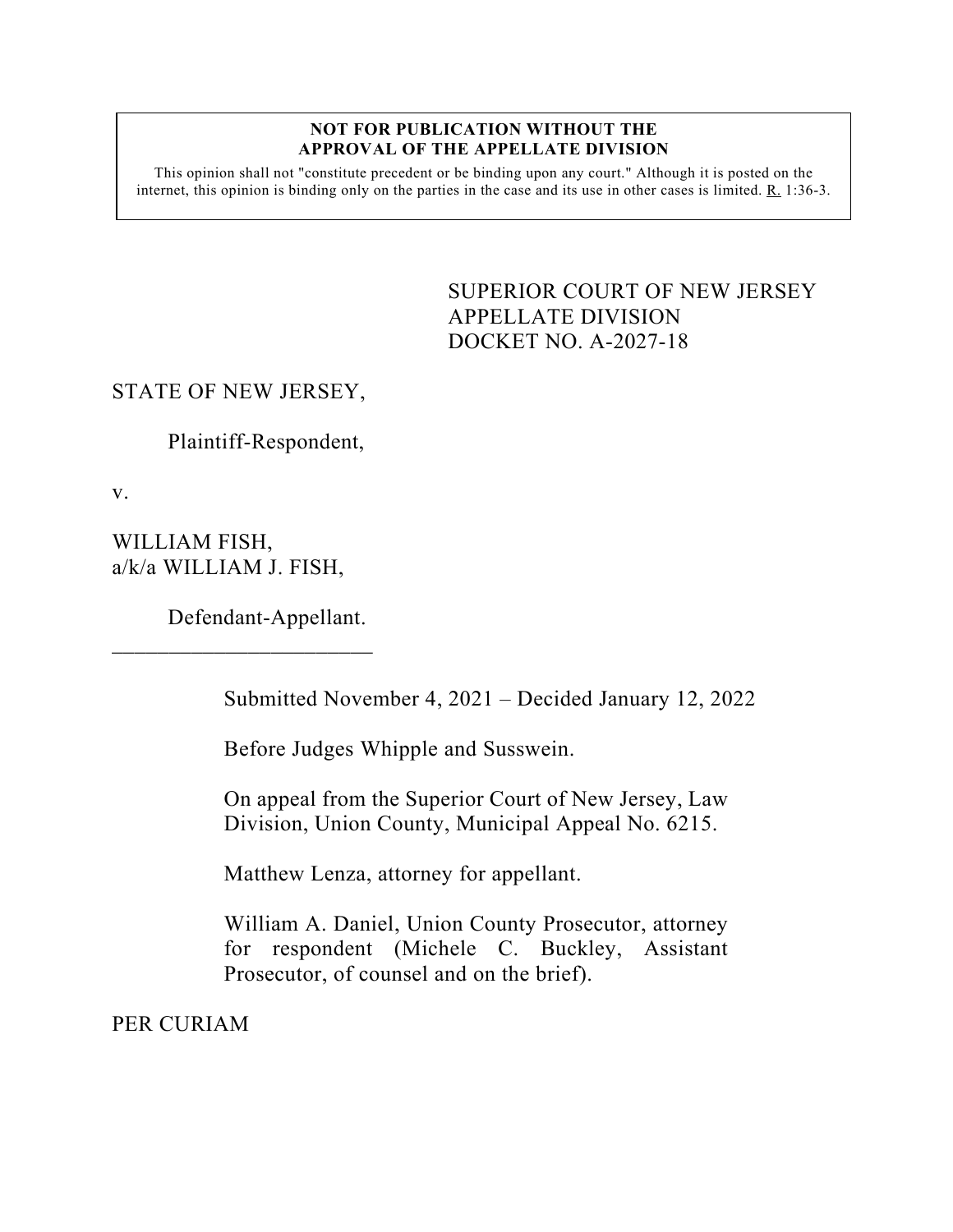Defendant William Fish appeals from his convictions for reckless driving, N.J.S.A. 39:4-96, and operating an unregistered vehicle, N.J.S.A. 39:3-4. In April 2018, defendant was tried in municipal court and found guilty of both offenses by Judge Susan MacMullan. In a trial de novo on the record in the Law Division, Judge John M. Deitch also found defendant guilty of both offenses.

This matter arises from an incident in which two police officers observed defendant participating in a car race during which both vehicles were travelling in excess of seventy-five miles per hour on a residential street with a posted twenty-five mile-per-hour speed limit. Defendant contends the case should have been dismissed because the prosecutor failed to provide timely discovery. He also challenges the decision to suspend his driver's license for sixty days, claiming that Judge MacMullan and Judge Deitch both erred in concluding that his conduct was wanton and willful under N.J.S.A. 39:5-31. After carefully reviewing the record in view of the applicable legal principles, we reject these contentions and affirm the convictions and sentence substantially for the reasons set forth in Judge Deitch's thorough and thoughtful written opinion.

### I.

We need only briefly summarize the relevant facts and the protracted procedural history. On August 14, 2016, Linden Police Department Detective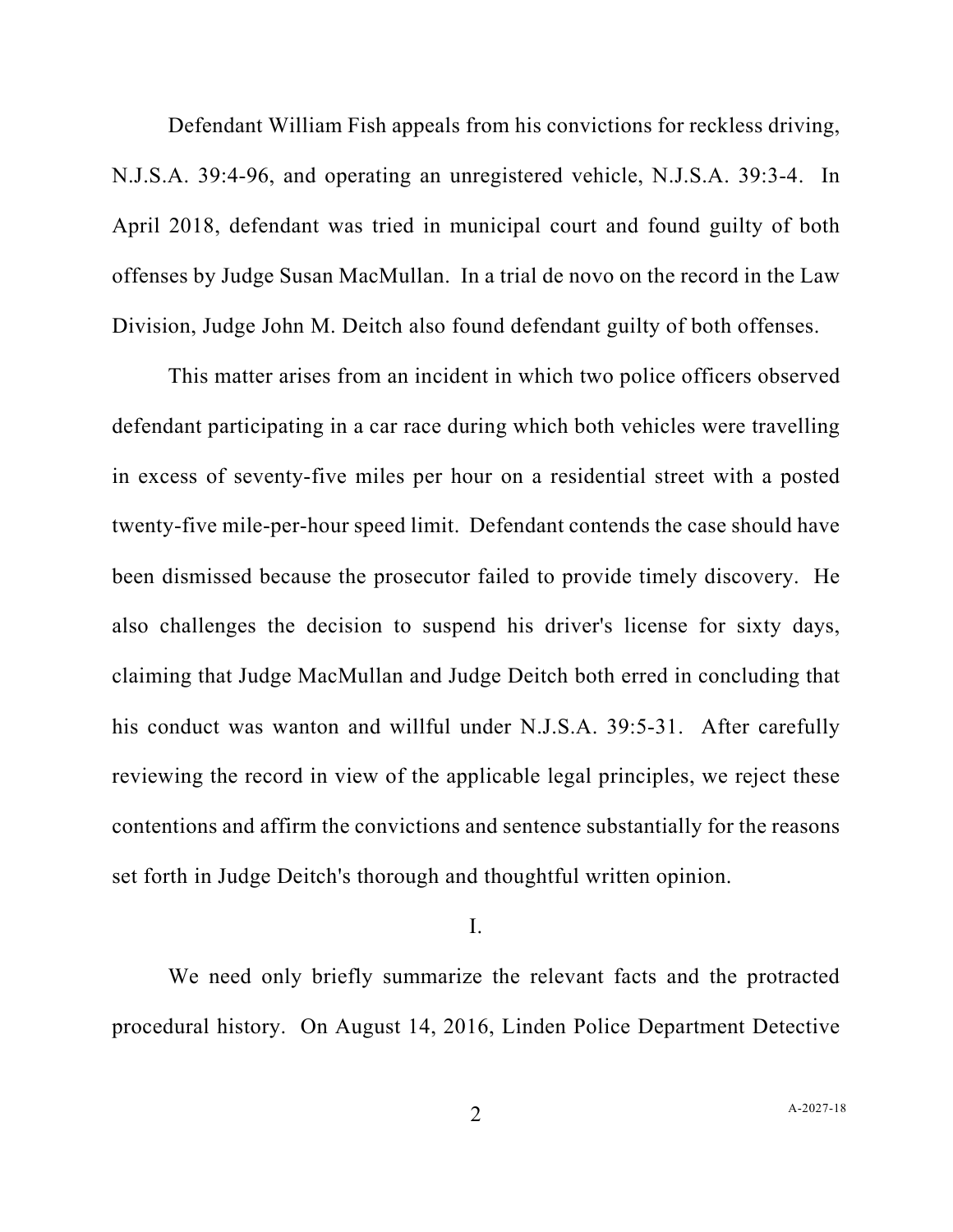Maurice Rawlins and Officer Wojciech Dziadosz were patrolling the area in a marked police vehicle. They observed two cars speeding side by side on East Baltimore Avenue, which is a residential street with a posted twenty-five mileper-hour speed limit. Rawlins and Dziadosz both estimated that the speeding cars were travelling in excess of seventy-five miles per hour. One of the vehicles was a Nissan that was operated by defendant. The other vehicle in the race was an Audi. The Audi was alongside defendant's vehicle travelling north in the southbound lane.

The officers initiated a traffic stop of both vehicles. The Audi, which was travelling on the left, cut in front of defendant's vehicle before coming to a halt.

During the ensuing investigative detention, the Audi driver told police she had mistakenly thought that her boyfriend—a friend of defendant—was in defendant's Nissan. She was arrested for an unrelated offense. Defendant during the stop "pretty much just remained . . . quiet. He didn't really say much about the incident." He did tell police that "at no time did he . . . feel he was in any type of harm." Defendant was issued a summons for reckless driving and for operating an unregistered vehicle.

On September 7, 2016, defendant appeared for arraignment before Judge MacMullan and entered a plea of not guilty. Defendant declined the assistance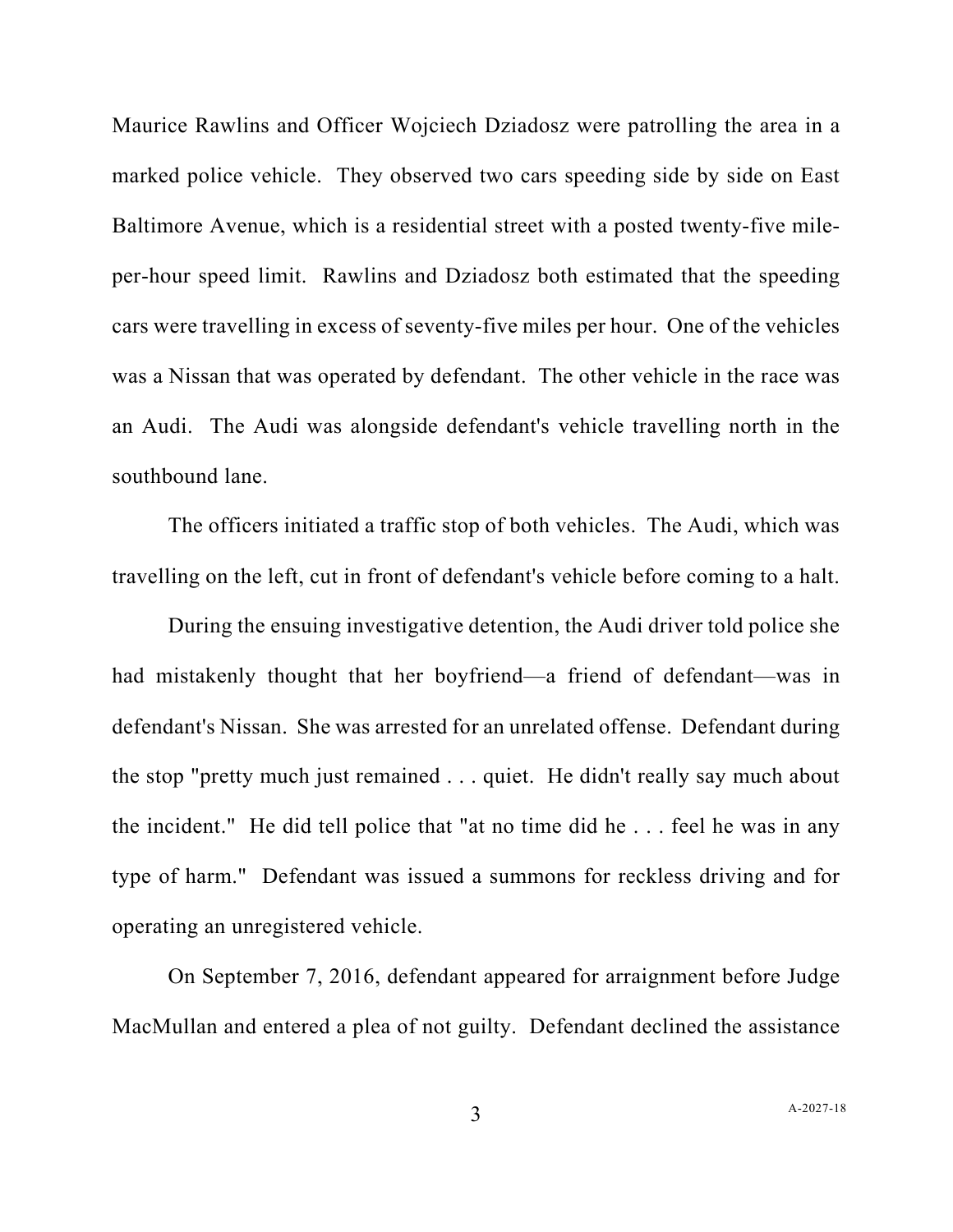of a public defender, instead electing to represent himself. He would later change his mind and was appointed counsel. On November 9, 2016, the matter was adjourned to allow defendant the opportunity to request discovery. Specifically, defendant intended to subpoena the arresting officer and make a written request for the recorded body camera footage associated with his arrest. When the court reconvened on February 22, 2017, defendant had not yet conveyed written discovery requests, necessitating another adjournment. In all, the case was relisted three times to allow defendant the opportunity to request discovery from the State, which defendant appears never to have done.

In addition, as Judge MacMullan noted in her oral opinion, defendant "chang[ed] his mind a couple of times" regarding whether to be represented by an attorney. Defendant appeared before the trial court with his first assigned counsel on April 19, 2017. Further adjournments followed. Judge MacMullan summarized the reasons for delay, noting that

> [d]efendant failed to appear on two occasions, thereby causing a delay on each occasion. . . . The remainder of the adjournments are attributable to the administration of the municipal court. There was a lack of communication and coordination here that led to the matter being listed before a conflicted judge, a conflicted prosecutor and a conflicted public defender on numerous occasions.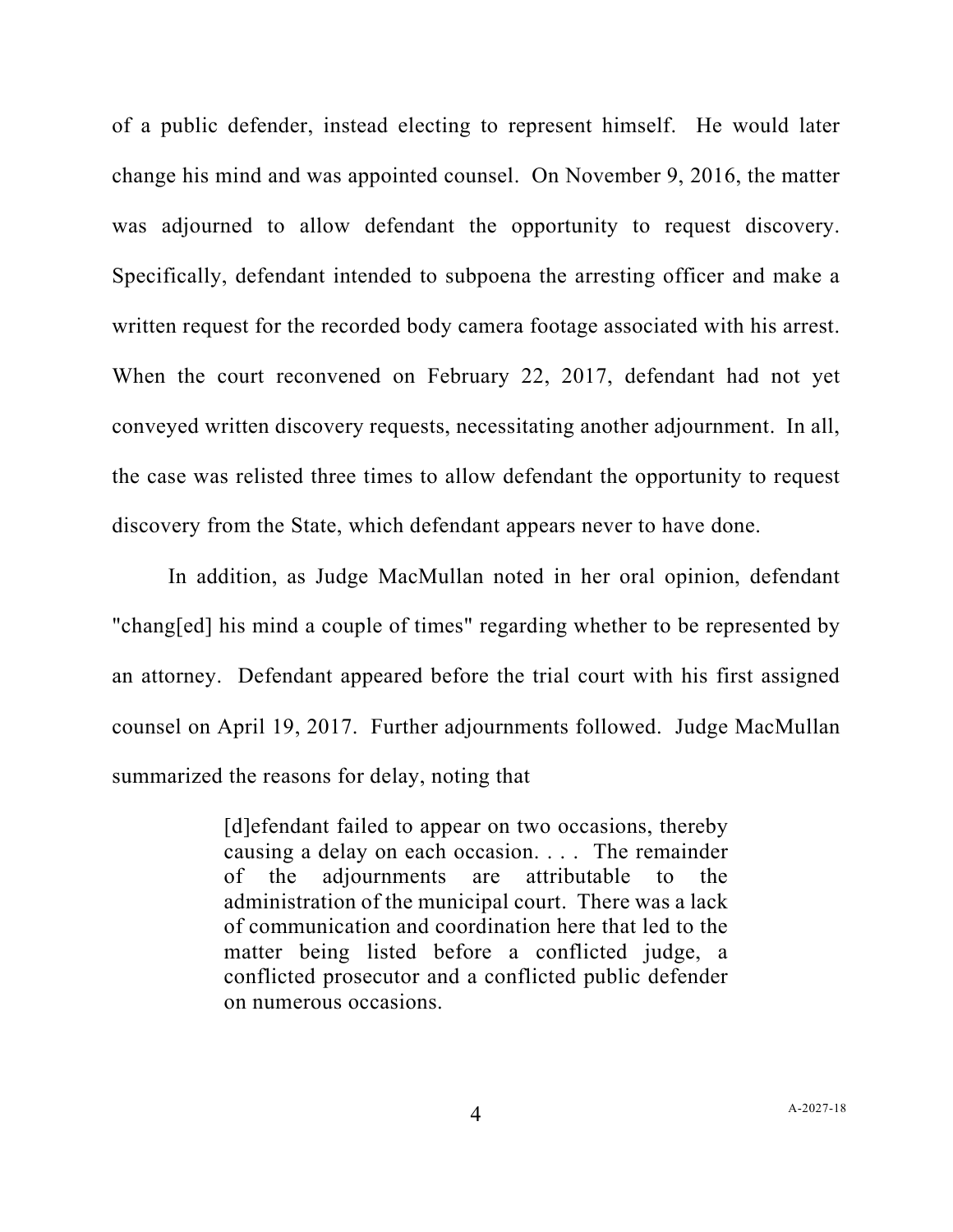Defendant was eventually tried before Judge MacMullan on April 11, 2018. The State presented testimony from Rawlins and Dziadosz. Defendant testified in his own defense. Judge MacMullan found defendant guilty of reckless driving, N.J.S.A. 39:4-96, and operating an unregistered motor vehicle, N.J.S.A. 39:3-4. The judge found Rawlins and Dziadosz to be credible and accorded "great weight" to their testimony. In contrast, Judge MacMullan found defendant's version of events to be "incredible." The judge did not "buy [defendant's account] for a second."

On the reckless driving conviction, Judge MacMullan sentenced defendant to a \$200 fine, \$33 in court costs, and a sixty-day period of driver's license suspension.<sup>[1](#page-4-0)</sup> She imposed a \$30 fine and \$24 in court costs on the conviction for operating an unregistered vehicle.

Defendant appealed the convictions and sentence to the Law Division. On November 16, 2018, Judge Deitch issued a thorough and well-reasoned eighteen-page written opinion finding defendant guilty of both motor vehicle offenses and imposing the same sentence that had been imposed in municipal

<span id="page-4-0"></span><sup>&</sup>lt;sup>1</sup> The license suspension was ordered to begin on April 11, 2018. Nothing in the record before us indicates whether the suspension was stayed pending the appeal to the Law Division or to the Appellate Division. We therefore do not know whether defendant has already served the sixty-day license suspension.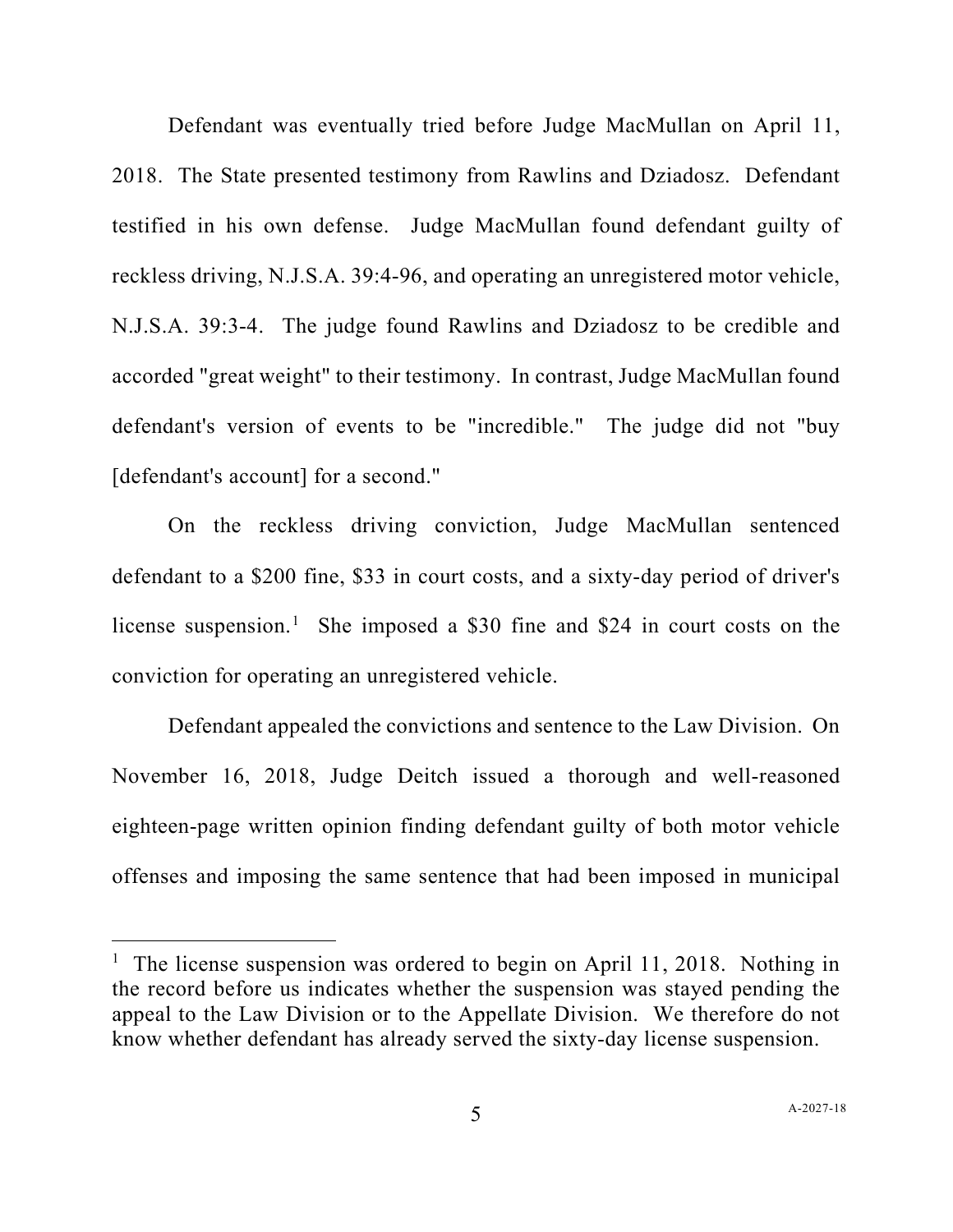court. In doing so, Judge Deitch agreed with the witness credibility assessments

and other findings of fact and law that had been made by Judge MacMullan.

This appeal follows.

Defendant raises the following contentions for our consideration:<sup>[2](#page-5-0)</sup>

# POINT I

WHETHER THE MUNICIPAL COURT ERRED IN NOT DISMISSING THE COMPLAINT WHEN THE STATE FAILED TO TIMELY PROVIDE DISCOVERY AND TO BE READY FOR TRIAL.

# POINT II

WHETHER THE MUNICIPAL COURT ABUSED ITS DISCRETION BY SUSPENDING THE DEFENDANT'S DRIVER'S LICENSE WHEN HIS ACTIONS DID NOT RISE TO THE LEVEL THAT WOULD MAKE IT WILLFUL AND WANTON.

### II.

We begin our analysis by acknowledging that the scope of our review is

narrow. We review the trial court's determination of a motion to dismiss for a

clear abuse of discretion. State v. Aloi, 458 N.J. Super. 234, 238 (App. Div.

2019) (quoting State v. Ferguson, 455 N.J. Super. 56, 63 (App. Div. 2018)).

<span id="page-5-0"></span> $2$  We note that the lawyer who was initially appointed as appellate counsel filed a Notice of Appeal but thereafter moved to be relieved. The substitute appellate attorney failed to correct deficiencies in his brief. Appellant's brief was finally marked "deficient/refused to cure." Although the submitted brief was not formally accepted by the Clerk's Office for filing, we have read it and rely on it.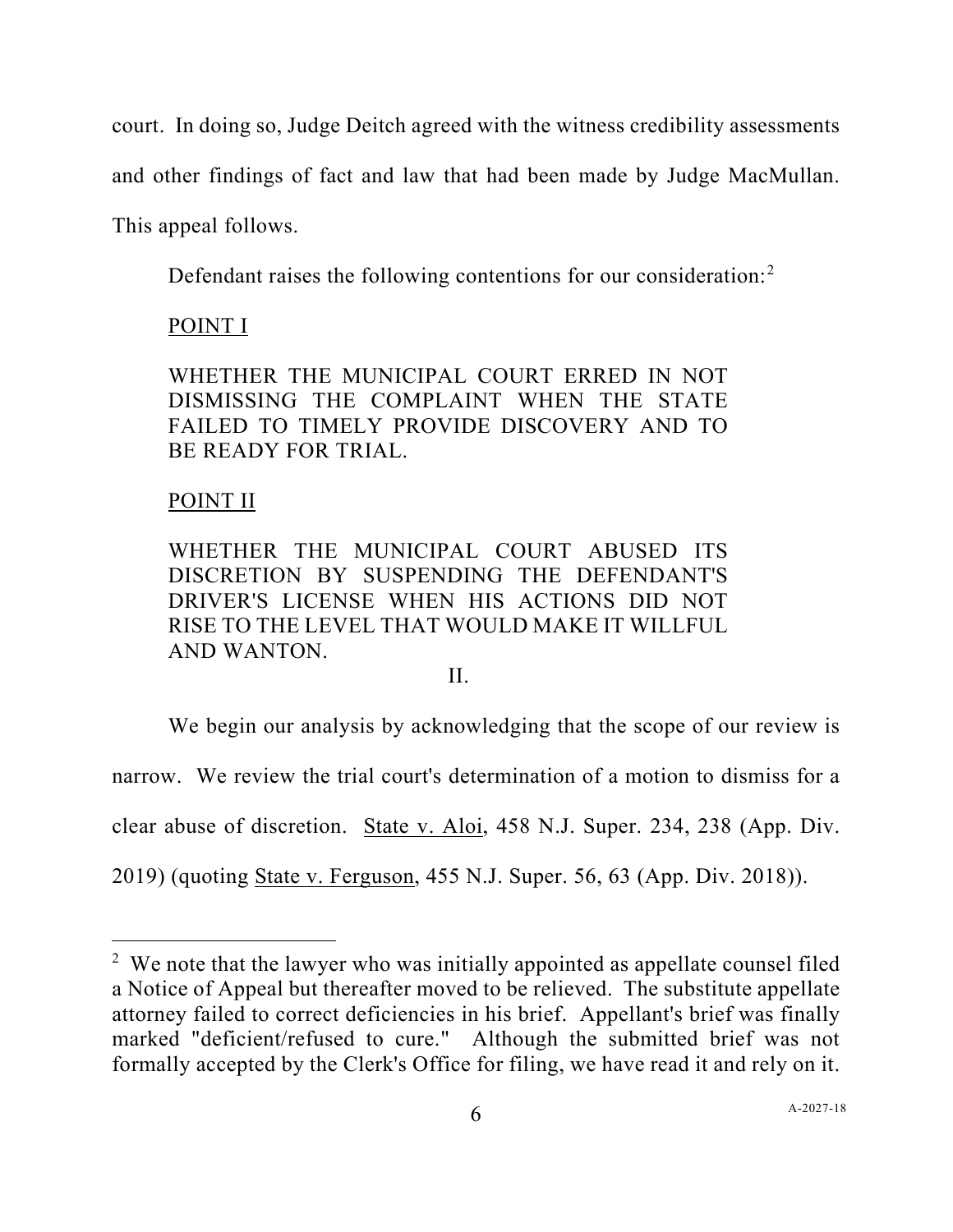Furthermore, we "must uphold the factual findings underlying the trial court's decision, so long as those findings are 'supported by sufficient credible evidence in the record.'" State v. Evans, 235 N.J. 125, 133 (2018) (quoting State v. Elders, 192 N.J. 224, 243 (2007)). "An appellate court 'should give deference to those findings of the trial judge which are substantially influenced by his [or her] opportunity to hear and see the witnesses and to have the "feel" of the case, which a reviewing court cannot enjoy." Elders, 192 N.J. at 244. A trial judge's credibility determinations therefore should be upheld if they are supported by sufficient, credible evidence. State v. S.S., 229 N.J. 360, 374 (2017) (quoting State v. Gamble, 218 N.J. 412, 424 (2014)).

Deference is especially appropriate when, as in this case, two judges have examined the facts and reached the same conclusion. As the Supreme Court made clear in State v. Locurto, "[u]nder the two-court rule, appellate courts ordinarily should not undertake to alter concurrent findings of facts and credibility determinations made by two lower courts absent a very obvious and exceptional showing of error." 157 N.J. 463, 474 (1999) (citing Midler v. Heinowitz, 10 N.J. 123, 128–29 (1952)). Therefore, our review of the factual and credibility findings of the municipal court and the Law Division "'is exceedingly narrow.'" State v. Reece, 222 N.J. 154, 167 (2015)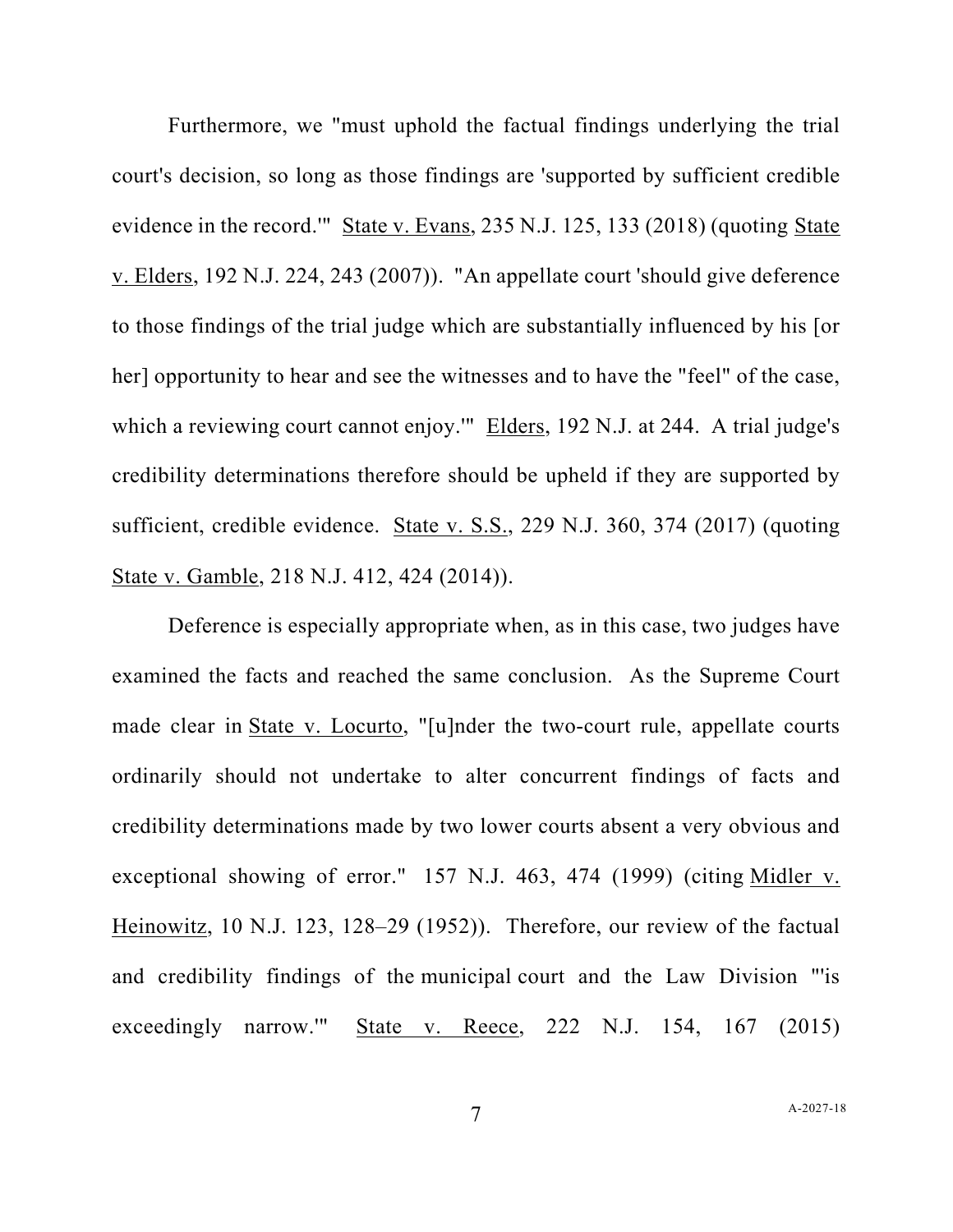(quoting Locurto, 157 N.J. at 470); see also Meshinsky v. Nicholas Yacht Sales, Inc., 110 N.J. 464, 475 (1988) (quoting Rova Farms Resort v. Inv'rs Ins. Co. of Am., 65 N.J. 474, 483–84 (1974)) (observing that appellate courts defer to the Law Division's credibility findings that were not "wholly unsupportable as to result in a denial of justice"). However, we are not bound by a trial court's interpretations of the legal consequences that flow from established facts. See Manalapan Realty L.P. v. Twp. Comm. of Manalapan, 140 N.J. 366, 378 (1995); State v. Harris, 457 N.J. Super. 34, 43–44 (App. Div. 2018).

### A.

We need only briefly address defendant's contention regarding discovery.<sup>[3](#page-7-0)</sup> The crux of defendant's argument on appeal is that trial court should have granted his motion to dismiss because the State failed to turn over body worn camera and dash cam video recordings. Defendant contends, "due to the State's failure to provide any dash cam or body camera footage, or to find out if there was any, the matter should have been dismissed." The record fails to show that defendant ever made a proper request for the video recordings, despite numerous

<span id="page-7-0"></span> $3$  Defendant's argument to the Law Division regarding discovery was couched in terms of a speedy trial violation. Defendant has since abandoned that theory. Cf. Sklodowsky v. Lushis, 417 N.J. Super. 648, 657 (App. Div. 2011) ("An issue not briefed on appeal is deemed waived.").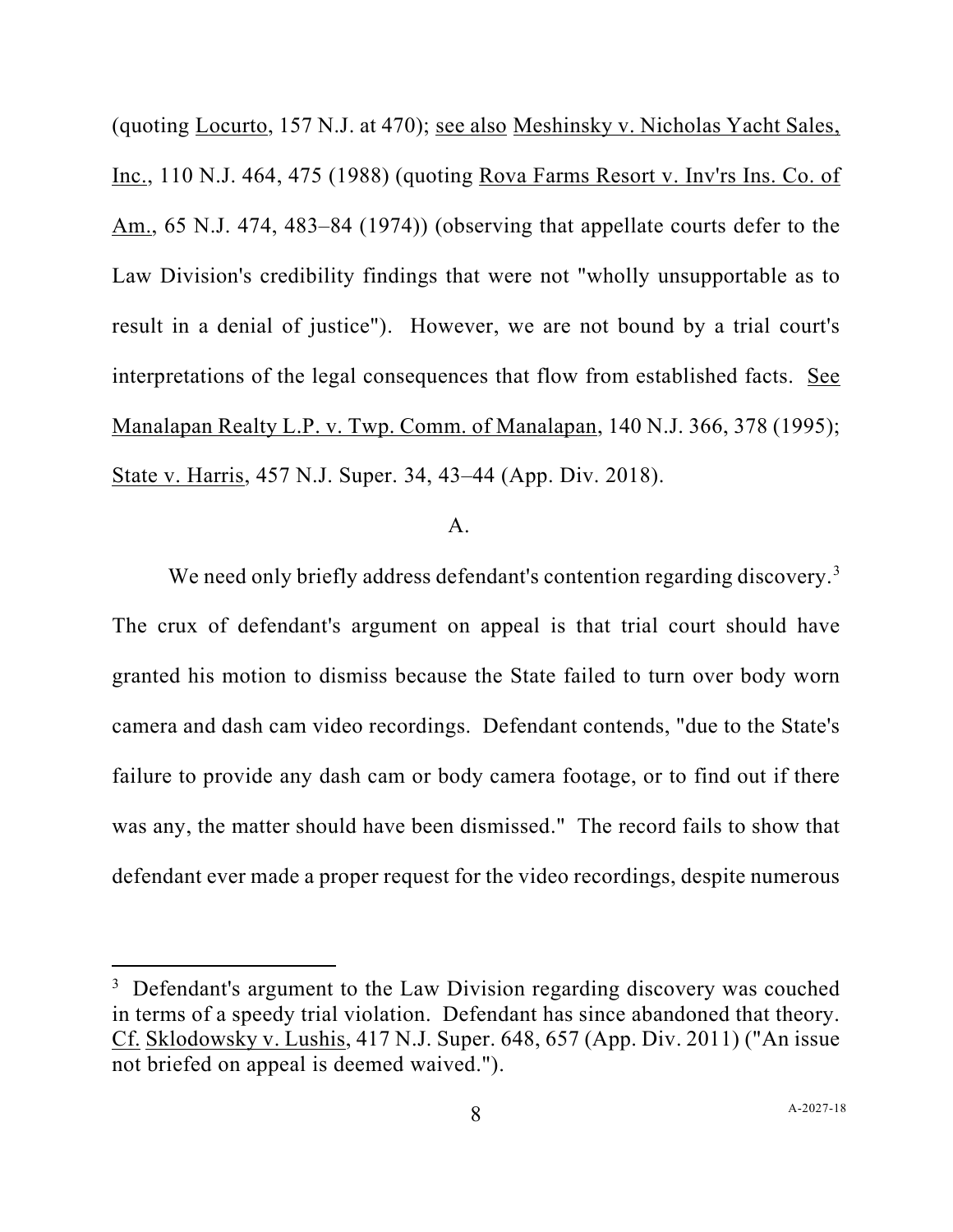adjournments for that purpose. But even putting that aside, the record clearly shows that the State did in fact produce the recordings, and that defendant acknowledged receipt. Specifically, on April 19, 2017, defendant told the court that he had received the body camera footage from the State but was waiting for the State to determine whether dash cam video existed. On January 24, 2018, defendant's counsel confirmed to the court that he had received both the dash camera and the body camera videos. In these circumstances, defendant's discovery contention lacks sufficient merit to warrant further discussion in this opinion. See R. 2:11-3(e)(2).

### B.

We next turn to defendant's contention that there was no lawful basis upon which to suspend his driver's license. He contests Judge Deitch's finding that his conduct was willful and wanton, which is a prerequisite for the suspension of driving privileges under N.J.S.A. 39:5-31. We disagree and conclude that the findings made by Judges MacMullan and Deitch are amply supported by credible evidence in the record.

Defendant raises a factual challenge and a procedural challenge to the suspension of his driver's license. As to the factual challenge, he contends the officers who observed the reckless driving and who testified at trial were not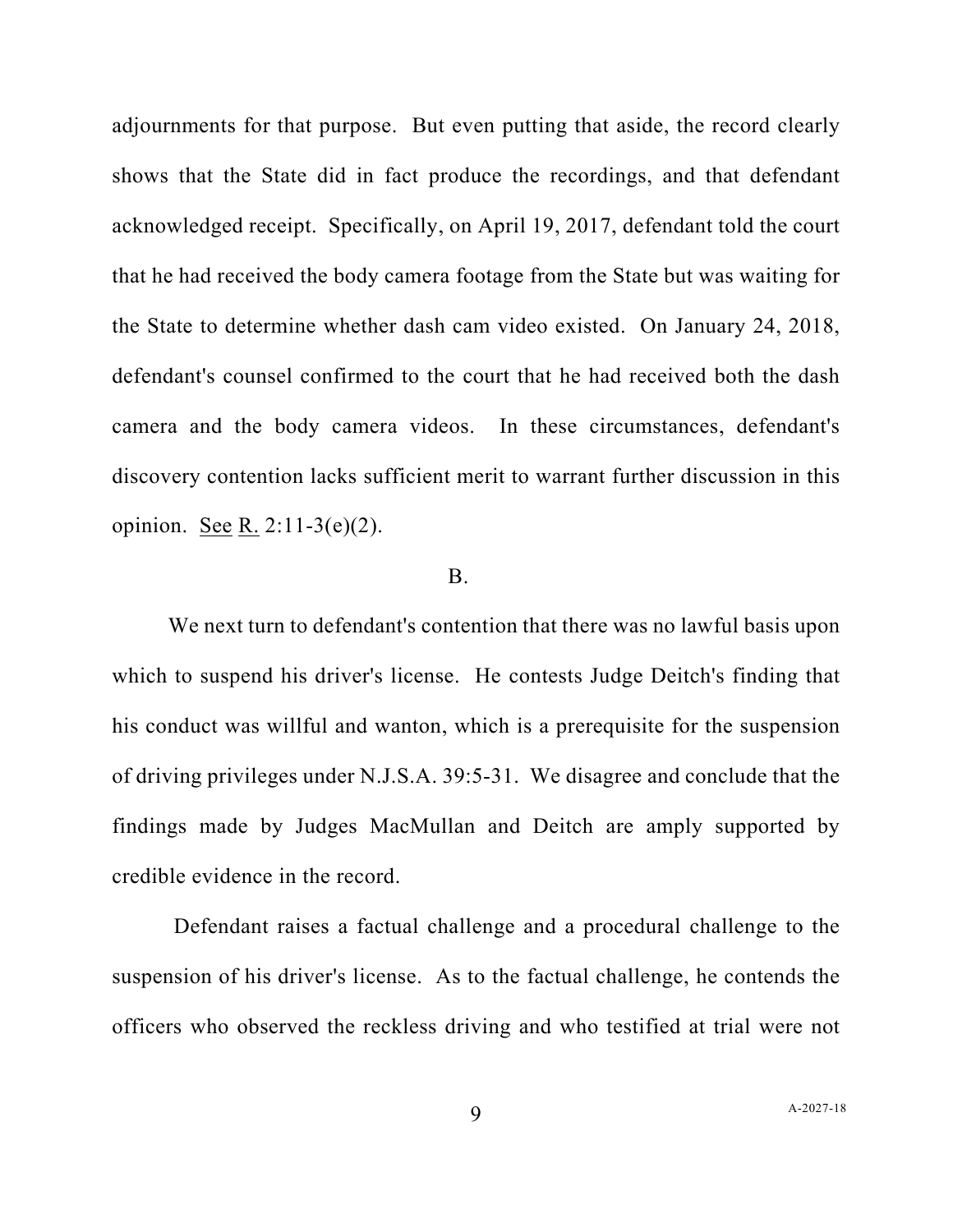credible. He argues, as he did at trial, that he was speeding only because the Audi was chasing him. Judge MacMullan and Judge Deitch considered and rejected that defense theory, noting it was contradicted by the officers' testimony and was not credible. Applying the deferential standard of review under the "two-court" rule, we do not hesitate to conclude that the judges' credibility findings are amply supported by the record. See Locurto, 157 N.J. at 474.

Defendant also contends that both judges misapplied the Supreme Court's decision in State v. Moran, 202 N.J. 311 (2010). In that case, the Court noted that a defendant convicted of reckless driving is subject to a license suspension when he or she "drives a vehicle heedlessly, in a willful or wanton disregard of the rights or safety of others, in a manner so as to endanger, or be likely to endanger, a person or property."  $\underline{Id}$  at 322–23 (quoting N.J.S.A. 39:4-96). The Court explained that "[a] willful violation of the reckless-driving statute necessarily involves a state of mind and conduct that exceed reckless driving itself. Thus, to trigger the license suspension provisions of N.J.S.A. 39:5-31, a driver must engage in an aggravated form of reckless driving." Ibid.

The Court then provided an analytical framework to aid courts in determining whether reckless driving rises to the level of a willful and wanton violation, providing a non-exhaustive list of relevant factors: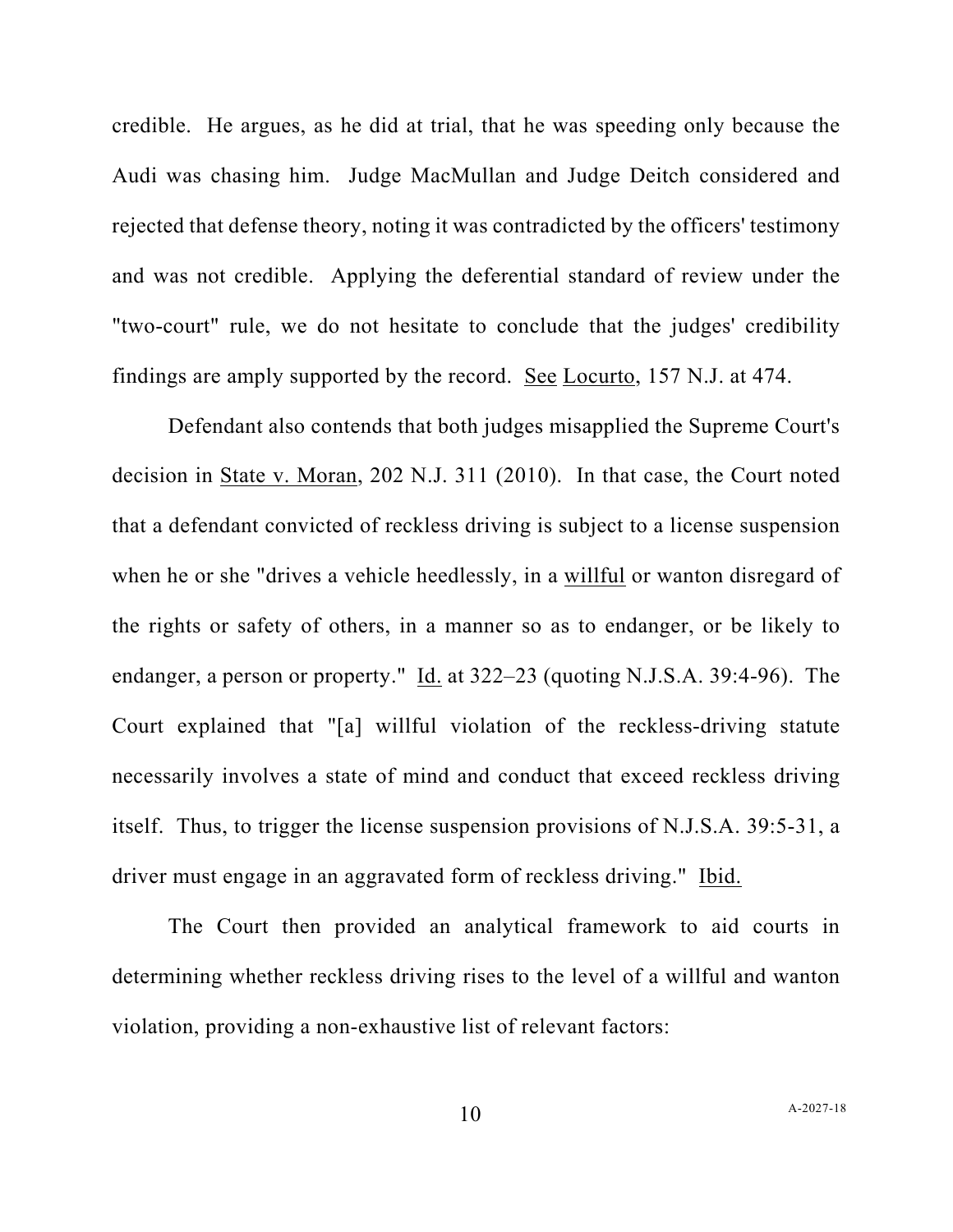(1) the nature and circumstances of the defendant's conduct, including whether the conduct posed a high risk of danger to the public or caused physical harm or property damage;

(2) the defendant's driving record, including the defendant's age and length of time as a licensed driver, and the number, seriousness, and frequency of prior infractions;

(3) whether the defendant was infraction-free for a substantial period before the most recent violation or whether the nature and extent of the defendant's driving record indicates that there is a substantial risk that he or she will commit another violation;

(4) whether the character and attitude of the defendant indicate that he or she is likely or unlikely to commit another violation;

(5) whether the defendant's conduct was the result of circumstances unlikely to recur;

(6) whether a license suspension would cause excessive hardship to the defendant and/or dependents; and

(7) the need for personal deterrence.

[Id. at 328–29.]

The Court noted that, "[i]t is not necessarily the number of factors that apply but the weight to be attributed to a factor or factors." Id. at 329. The Court added that, "[a] municipal court or Superior Court judge must articulate the reasons for imposing a period of license suspension[ ]" in order to "enhance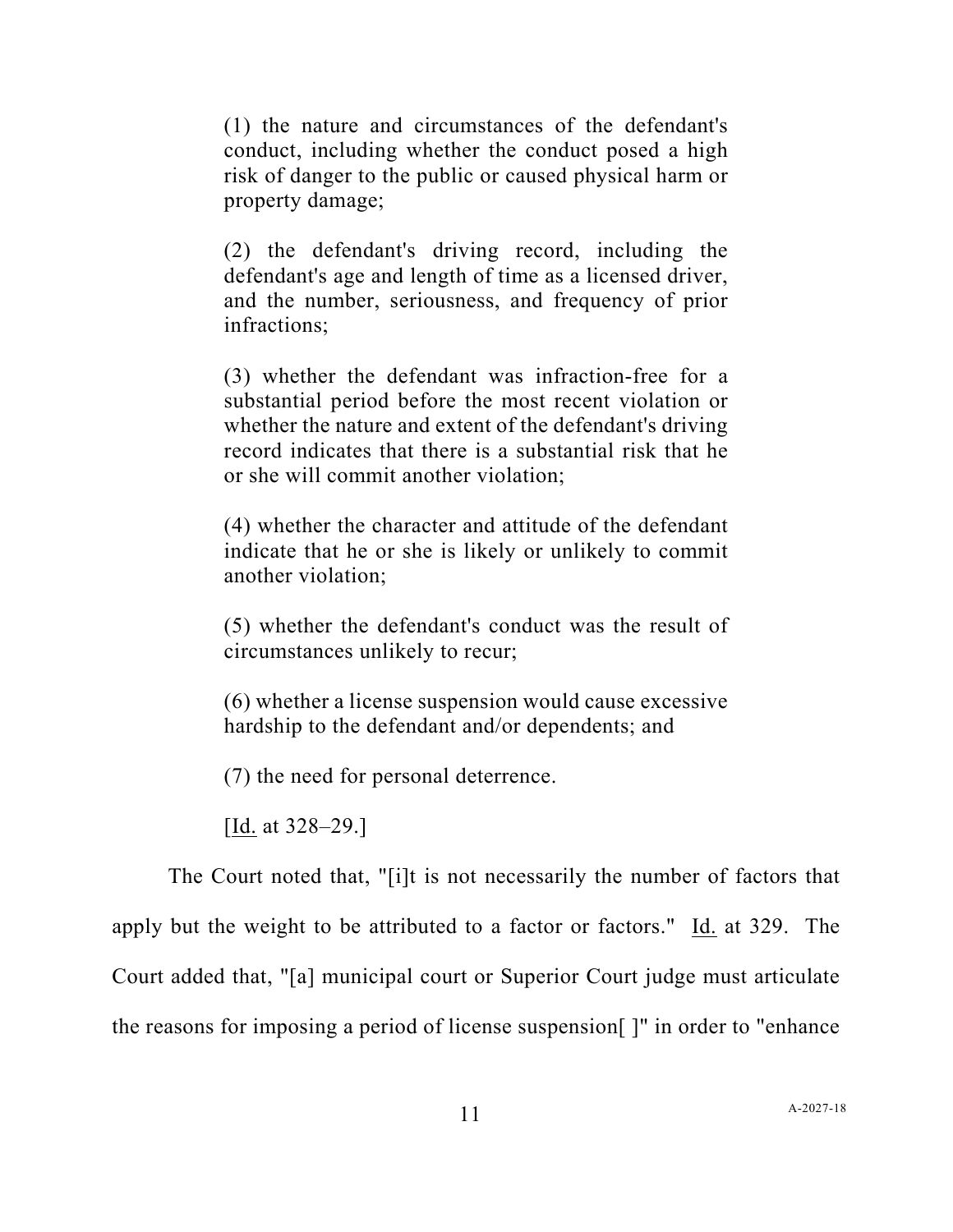appellate review" and act as a "safeguard against arbitrariness in sentencing."

Id. at 329–30 (citations omitted).

Our review of the record shows that both courts appropriately considered the Moran factors and carefully articulated the reasons for suspending defendant's driving privileges.<sup>[4](#page-11-0)</sup> We note that Judge MacMullan stressed,

> [Defendant's conduct] is a heedless and willful and wanton disregard of the safety [of] others and . . . it was guaranteed that they would endanger anybody that happened to be walking down that street or riding their bike or [driving] their car down the road. They would have been killed . . . [Defendant] has a history of failure to comply . . . shows a blatant disregard for the safety of others, that this was a residential area and there was really just no excuse for this horrendous behavior.

Judge Deitch reached the same conclusion on de novo review, explaining:

The facts of this case support a conviction for reckless driving. Defendant was driving in excess of at least 50 miles per hour and was driving side by side with another vehicle traveling in the wrong lane for at least a few blocks in a residential area. Furthermore,

<span id="page-11-0"></span><sup>&</sup>lt;sup>4</sup> It appears that the only Moran factor the municipal court and Law Division judges did not expressly consider was the degree of hardship that license suspension would pose for defendant or his dependents. Because defendant offers no plausible argument on appeal with respect to this factor, we see no purpose in remanding for the Law Division judge to address this circumstance. We are satisfied that judges' analysis fulfilled the purpose underpinning the listing of relevant circumstances; the judges' thorough and well-articulated reasoning is sufficiently robust to "enhance appellate review and be a further safeguard against arbitrariness in sentencing." Moran, 202 N.J. at 330.